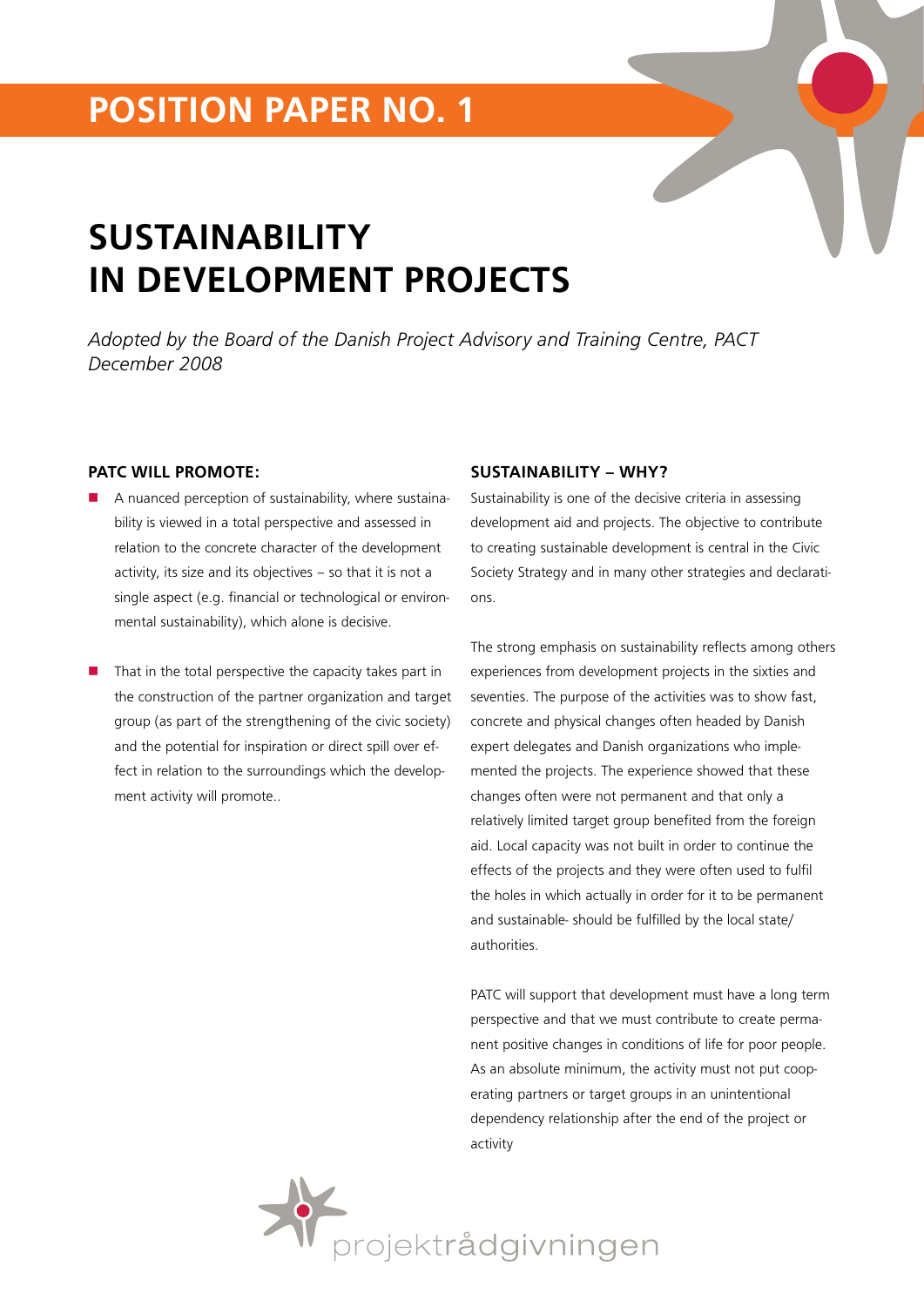#### **SUSTAINABILITY - DEFINITION**

Like many of the other central concepts in development aid, there are many different definitions of the concept sustainability (see chosen examples on page six). PATC has chosen the below mentioned definition of sustainability as a basis for courses, advisory services and the administration of the Project Fund.

" A concrete development activity is sustainable when the partner organization and/or the target group as a consequence of the activity gain long-term advantages and effects which continue after the activity has ended. The sustainability must be made probable prior to the start of the activity and it must be assessed in the light of the character, size and objectives of the activity"

#### **This implies:.**

- The sustainability of the activity must be assessed in relation to long-term gains for the partner organisation/ the target groups. It is the activity´s advantages/effects which must be maintained and carried through, not necessarily all the activities or the project organization.
- The extent of these permanent advantages/effects depends on the specific project and must be assessed in relation to the activity´s own objectives.
- The advantages/effects must be carried on for a prolonged period - not necessarily indefinitely.
- The advantages/effects must be able to be carried through after the majority of the aid has ended, not necessarily it all. The cooperation with the partner organization can continue with other projects with either new target groups or new objectives.
- Continued spill-over of the activity's advantages/ effects to other partners or target groups can also be considered a continuation.

#### **DIFFERENT ASPECTS OF SUSTAINABILITY**

The concept sustainability has a number of different aspects. For example, the political and social sustainability will be decisive in a project which works with farmers' rights to own land while financial and organizational sustainability will be important in the assessment of a project which works with the construction of micro-financial institutions for poor target groups.

It is not necessarily all of the below-mentioned aspects or questions which are equally relevant for the specific development activity. However, it is important that, when formulating a project and a possible application, one considers:

- $•$  Whether the different partial questions are relevant in relation to the specific context and if affirmative
- $\odot$  how to plan the project so that it is likely to result in permanent improvements and effects.

#### **Political sustainability:**

- $\odot$  Does a political group have the political will and ability to work for the purpose of the project?
- ~ Do groups or individuals work against the purpose of the project?
- $\odot$  Are the partner organization and the target group committed to the project and its purpose?

#### **Organizational sustainability:**

- $\odot$  Are organizations built on existing organizations?
- $\odot$  Are parallel structures built (particularly in relation to the public service)?
- $\odot$  Are competing structures built?
- $\odot$  Does the cooperating partner have sufficient capacity (for example knowledge, organizational strength, personnel and strategies, etc.)?
- $\odot$  Is the cooperating partner suited? Is the project within the organization's natural work area? To what extent does it represent the cooperating partners' target group/ is it anchored in the target group?
- $\odot$  How can the projects results, experiences or methods spill over to other organizations or target groups?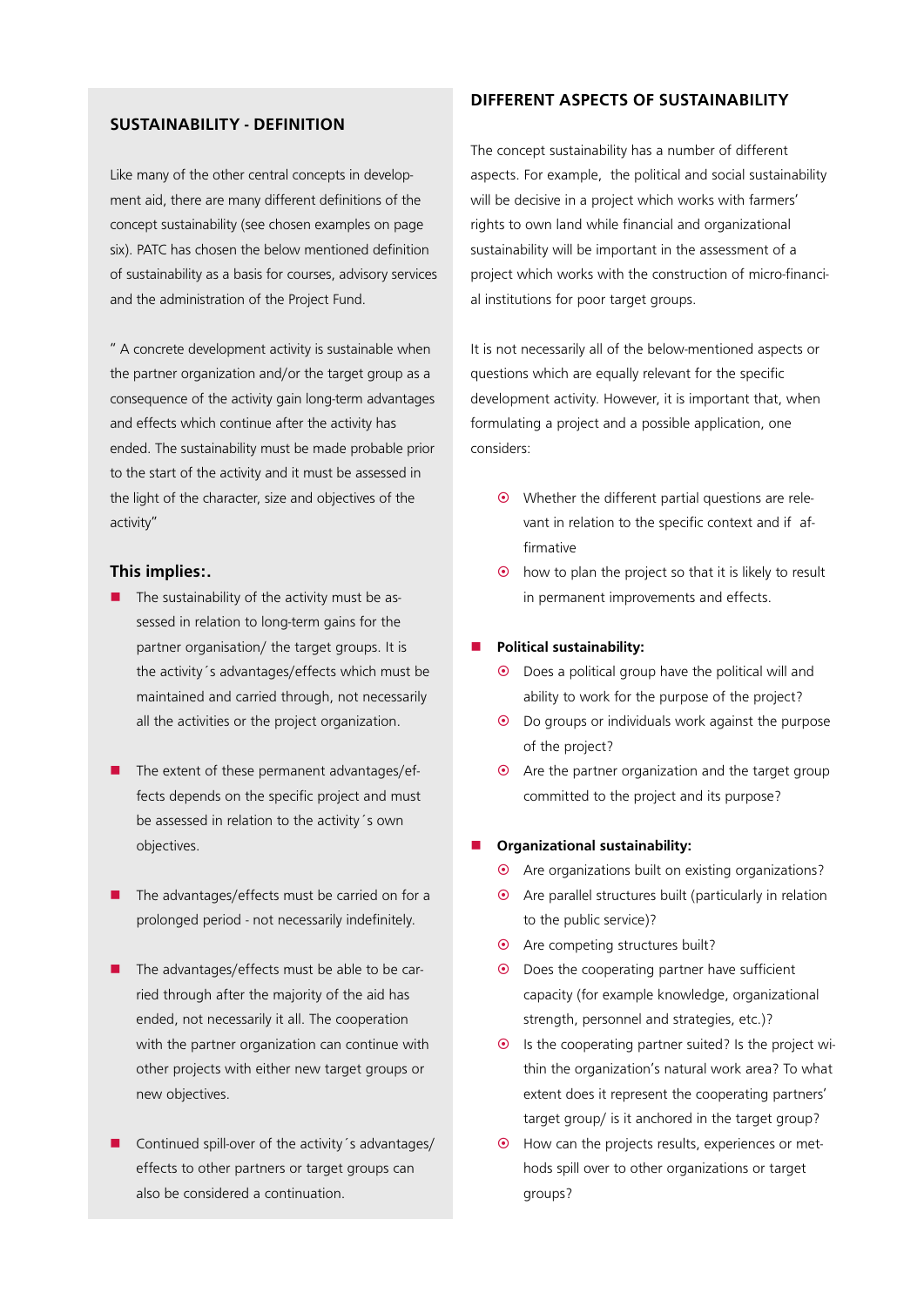#### **Finansiel bæredygtighed:**

- $\odot$  Can activities or the effect of the project be carried on after the financial support ends?
- $\odot$  Can the partner organization take over the relevant operating costs after the projects closure?
- $\odot$  Is it possible to create some kind of local resource mobilization?
- $\odot$  Is the level of expenses appropriate to local conditions and are there local ways for an assignment to be solved (to a lower price)?
- $\odot$  An assessment of the total cost-benefit (including an analysis of how much money is given to the direct target group per individual).

#### **Technological sustainability:**

 $•$  Is the technology which is used appropriate and accepted in relation to the surrounding society and the partners' capacity?

- **Social and cultural sustainability:**
	- $\odot$  Are the changes which the project aims to create socially and culturally acceptable?
	- ~ Do social and cultural forces exist which will support the changes?

#### **Environmental sustainability:**

- $\odot$  How will the project influence the surrounding environment?
- ~ How will the project influence the consumption of natural resources?
- $\odot$  Does the project take into account how changes in the future might effect the environment and the climate?



The figure illustrates the significance of considering how permanent advantages and effect can be carried on after the project has ended and as such, carrying on the results and objectives which the project is committed to achieving. The considerations about sustainability in the project formulation must, among others, lead to:

 A description of how the achieved goals of the project will be continued in the grey area as lasting advantages or effect (e.g., strengthened consciousness, durable structures, increased income opportunities, changed behaviour by the target groups/ authorities, etc.).

 A description of how the project will support that the desired continuation is probable.